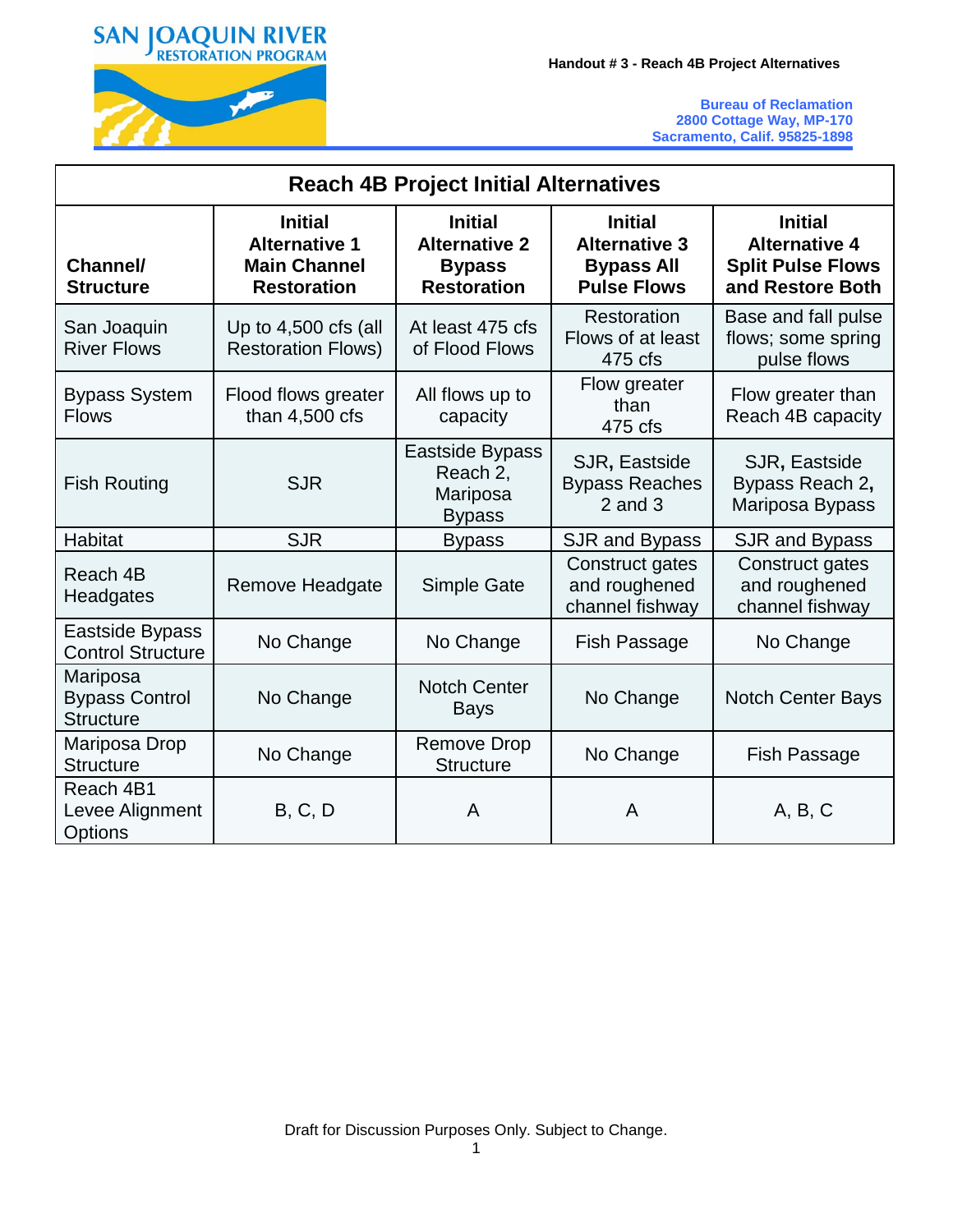

**Initial Alternative 1 – Main Channel Restoration**



**Initial Alternative 2 – Bypass Restoration**



**Initial Alternative 3 – Bypass All Pulse Flows**

Draft for Discussion Purposes Only. Subject to Change.